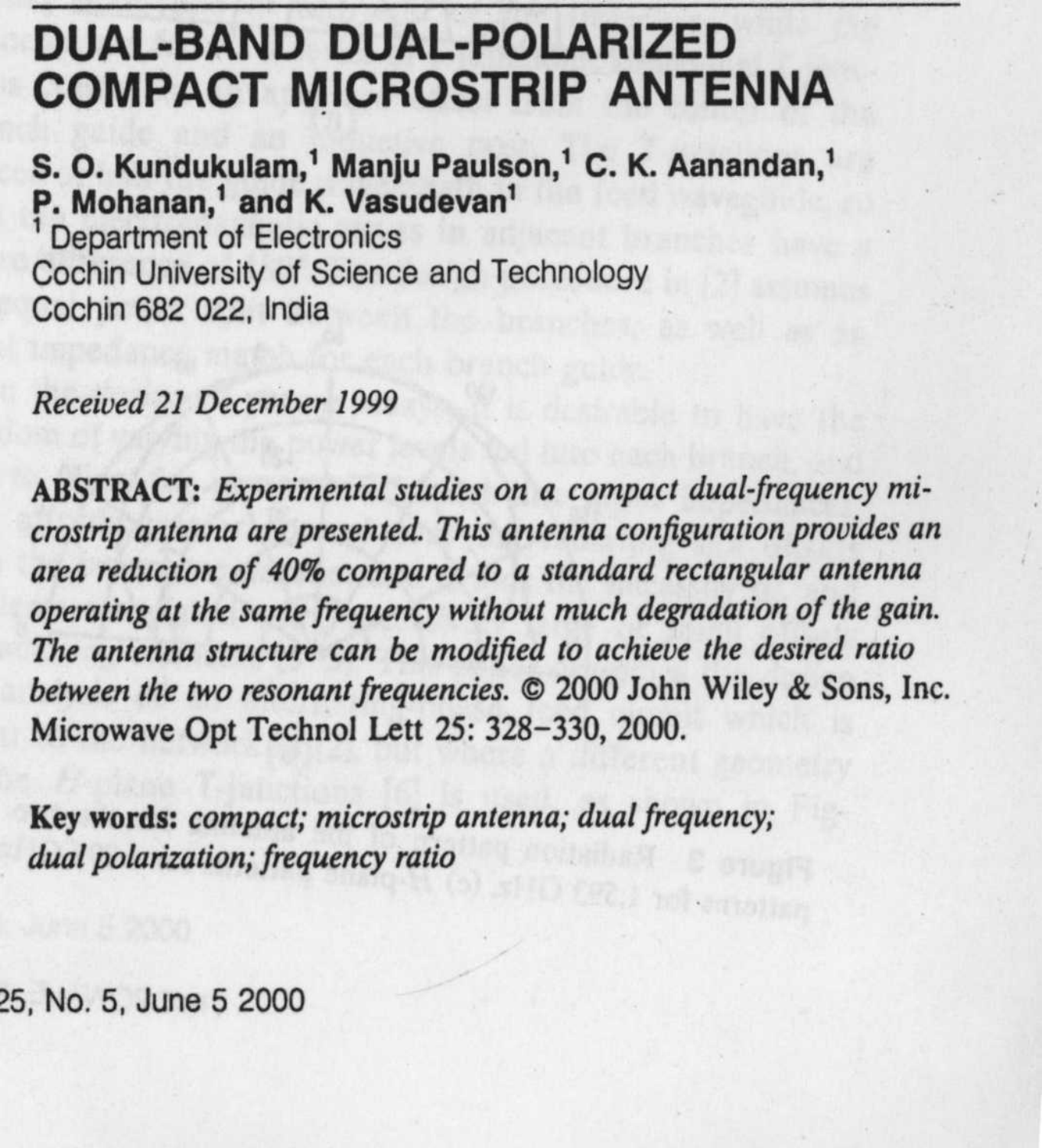## **1. INTRODUCTION**

With the increase of applications in communications, multifrequency planar antennas have become highly desirable. A compact drum-shaped antenna, which provides the area reduction, has been discussed in the literature [1, 2]. A coaxialfeed dual-frequency microstrip antenna having the same polarization, realized by adding a shorting pin to the compact microstrip antenna [3] and the rectangular microstrip antenna [4], already have been presented. Compared to those antennas, the proposed one is simpler in construction. In this letter, compactness is achieved using the drum-shaped an**tenna**. By varying the central width of the drum-shaped antenna, it is found that the ratio of the two resonant frequencies changes.

## **2. DESIGN AND EXPERIMENTAL DETAILS**

A schematic diagram of the proposed dual-frequency **antenna** is shown in Figure 1. The configuration consists of a drum-







In a typical design, a drum-shaped antenna with length  $L = 5.5$  cm, width  $W = 3.4$  cm, and central width  $W_c = 3.5$ 









 $(b)$ 





**Figure 3** Radiation pattern of the antenna for the two resonant frequencies. (a) *H*-plane patterns for 1.593 GHz. (b) *E*-plane patterns for 1.593 GHz. (c) *H*-plane patterns for 1.797 GHz. — copolar, ---- cross polar patterns for 1.593 GHz. (c) H-plane patterns for 1.797 GHz. (d) E-plane patterns for 1.797 GHz. - - copolar, -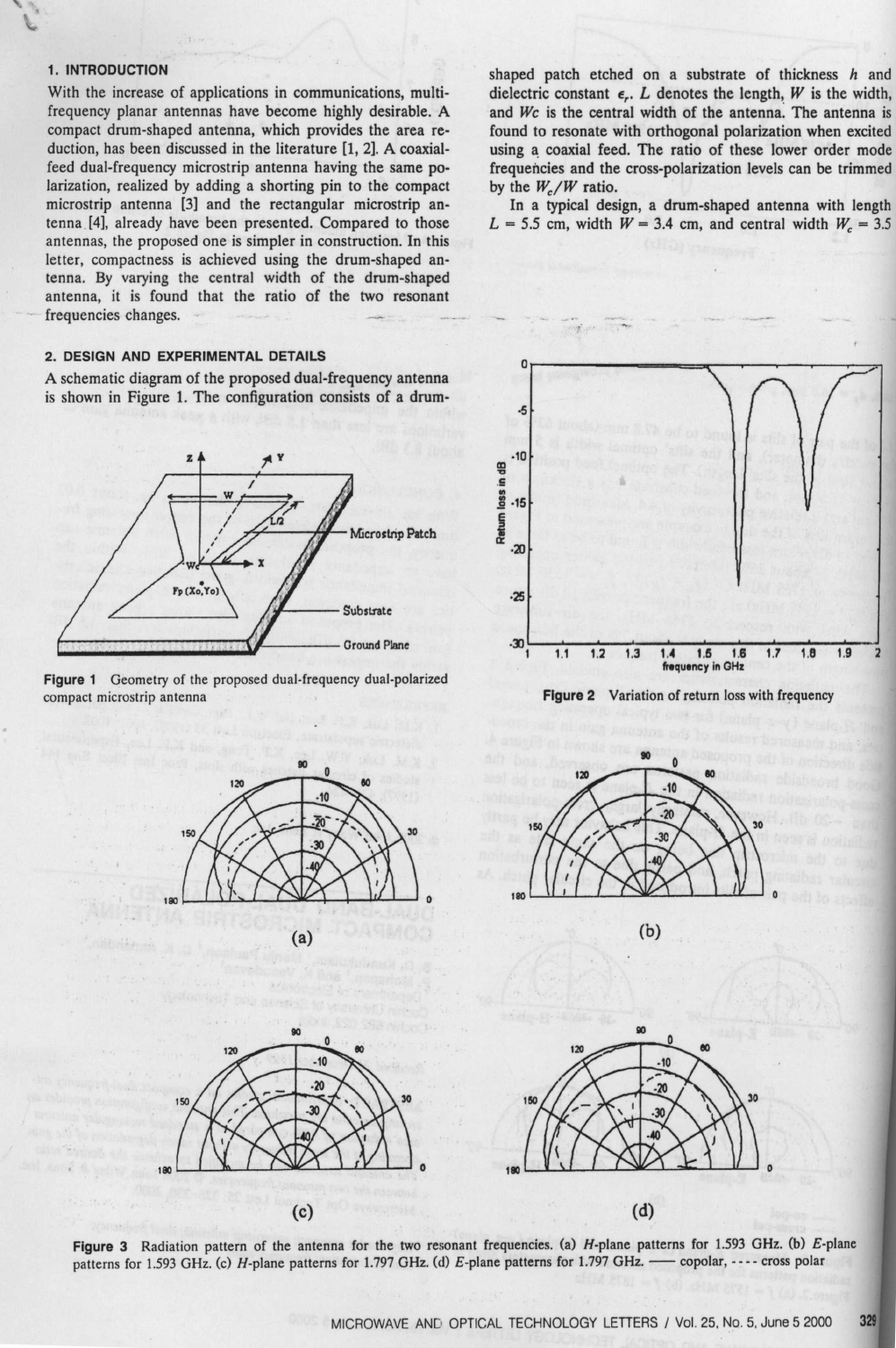



cm is fabricated on a substrate of  $\epsilon_r = 4.5$  and  $h = 0.16$  cm. By properly adjusting the feed point position  $F_p$  ( $X_p =$ 1.2 cm,  $Y_o = 0.9$  cm), both of the resonant frequencies can be excited with good matching. This particular antenna is found to resonate with frequencies 1.593 and 1.797 GHz.

Figure 2 shows the variation of return loss with frequency. The frequency ratio is found to be 1.1278. The 2:1 VSWR impedance bandwidths of the antenna are found to be 1.88% for the 1.593 GHz band and 1.78% for the 1.797 GHz band.

The  $E$ - and  $H$ -plane copolar and cross-polar patterns at the central frequencies of the two bands are shown in Figure 3.

The gain of the antenna has been studied using a rectangular microstrip antenna fabricated on the same substrate and resonating at the same frequencies. The gain is found to be 1.54 dB less than the standard rectangular patch. However, the area reduction achieved is 40.12%.

Figure 4 shows the variation of two resonant frequencies with the  $W_c/W$  ratio. It is seen that, when the ratio is 0.5, the frequency ratio is minimum. The separation of the two frequencies increases for  $W_c/W < 0.5$ , as well as for  $W_c$  $W > 0.5$ .

#### **3. CONCLUSION**

A dual-frequency compact microstrip antenna configuration with a coaxial feed is presented. This antenna gives a reduction in patch area with a negligible reduction in gain compared to the standard rectangular microstrip antenna. The antenna presented here is very simple in its construction. This antenna may find applications where dual-frequency operation is required.

#### **REFERENCES ,**

- 1. J. George, C.K. Aanandan, P. Mohanan, and K.G. Nair, Analysis of a new compact microstrip antenna, IEEE Trans Antennas Propagat 46 (1998), 1712-1713.
- **2. J. George**, **M. Deepukumar** , **C.K. Aanandan**, **P. Mohanan, and** K.G. Nair, New compact microstrip antenna, Electron Lett 32 (1996), 508-509.
- 3. J. George, K. Vasudevan, P. Mohanan, and K.G. Nair, Dual **frequency miniature microstrip antenna** , **Electron Lett 34 (1998),** 1168-1170.

**330 MICROWAVE** AND OPTICAL TECHNOLOGY LETTERS / Vol